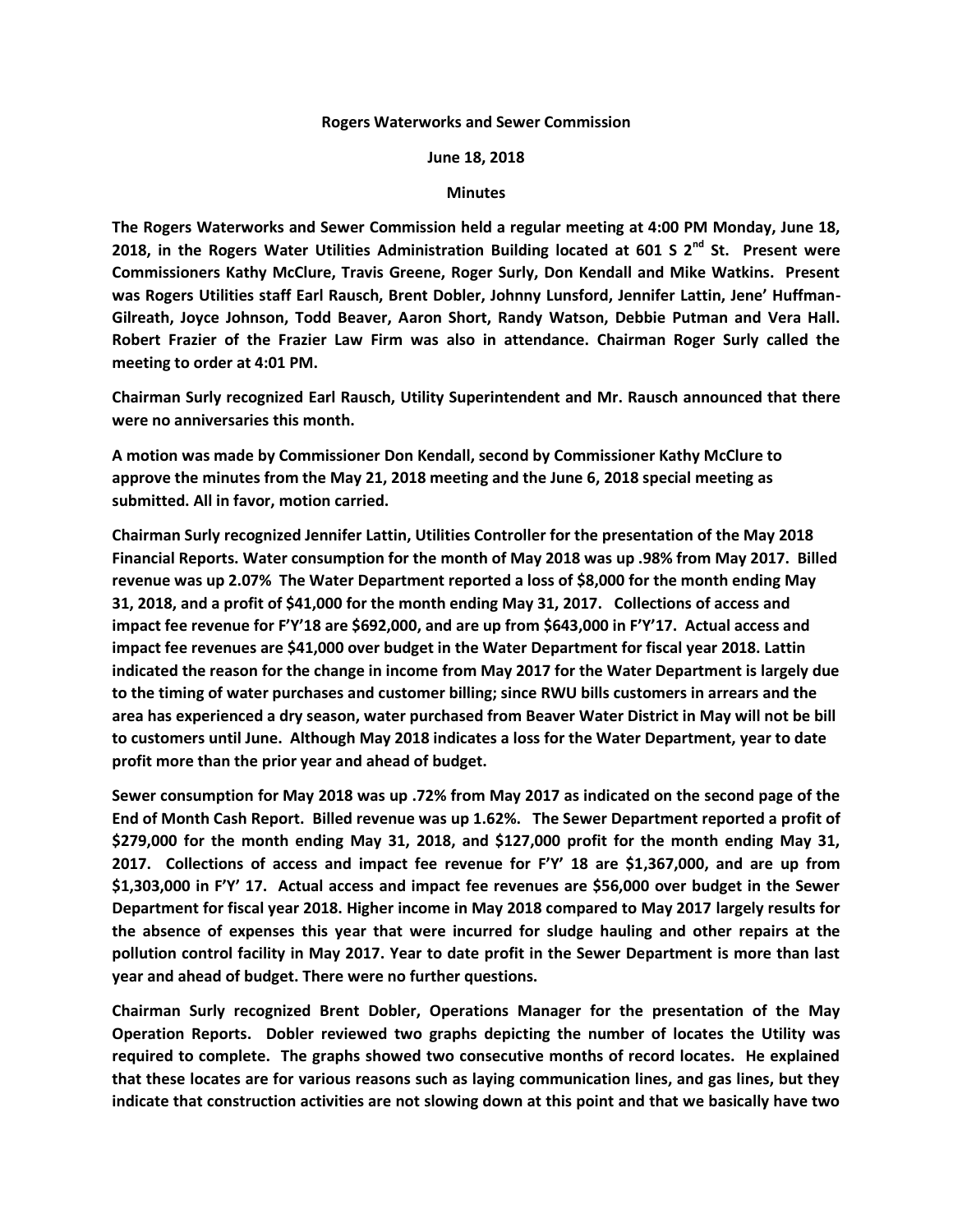**full time employees doing nothing but locating our water and sewer lines. He also updated the commission on activities relating to underground boring companies. These companies have been made aware of the Arkansas Underground Facilities Damage Prevention Act and several have been reported to the Public Service Commission for failing to abide by the Act. The result, at least preliminarily, has been a marked reduction in boring companies striking our water and sewer mains. This is encouraging and we hope it continues. Dobler then presented another graph showing Beaver Water District water daily water purchases for 2015, 2016, 2017, and year to date 2018. The graph shows that YTD 2018 has seen larger use about a month earlier than the prior years and we will continue to monitor. He then followed up on industrial usage at our largest customer. The YTD amount of water usage over all of their water meters is down from 102 million gallons in FY 2017 to 86 million gallons over the same period in FY 2018. Water loss is at 16%, so repairs are limited to 2 hours if water line must be shut down. If loss was below this, we would have 4 hours. We repair most of our line breaks under pressure, but occasionally we do have to de-pressure a line to repair. Field operations is aware of this requirement. There were no more questions.**

**Chairman Surly recognized Brent Dobler, Operations Manager for the presentation of the May Engineering Report. Engineering reviews are scattered across the Rogers area, but there is a higher concentration of activity in the Promenade area. The Monte Ne Rd project is complete. The Bellview Rd project is well underway and the new water main between Pleasant Grove Rd and Garrett Rd has been installed, tested, and our customers are now connected to the new water main. The remaining water main will be east and west along Garrett Rd and will include the new elementary school. The stream stabilization project has been completed as well. The Blossom Way sewer main repair preconstruction meeting has taken place and the contractor will be mobilizing immediately. The 30" ductile iron lined pipe for this project will have an approximate three week lead time. Commissioner Kendall asked if the failure was due to the type of pipe that was used. Dobler responded by saying that any type of flexible pipe will fail if the pipe bedding is compromised. All flexible pipe materials are dependent on the bedding and backfill material to achieve their strength. The original contractor mentioned to RWU during our interview several weeks ago, that his crews had encountered a significant amount of underground water at this exact location when the pipe was originally installed. Chairman Surly asked Dobler if the bedding could have been compromised by the underground water flow. Dobler stated that RWU, at least at this time, believes that this underground water flow did indeed remove the fines in the bedding material which ultimately resulted in the loss of pipe support and ultimate failure of the fiberglass pipe. Dobler stated that RWU engineers were moving forward with ductile iron pipe that, while technically flexible, is much stronger than any flexible pipe if the bedding was compromised, and that it will also be installed with a "high water table cradle" trench detail design. This design wraps the bedding and backfill in a geotextile fabric which will mitigate any removal of the bedding by the continuous flow of groundwater. It is a belt and suspenders repair. He also mentioned that the parallel pipe in this exact location is ductile iron pipe and has not failed. The Train Rehab project at the pollution control facility is ongoing and the engineer delivered the 60% design plans on June 12th. We should have a guaranteed maximum price from the engineer to present to the Commission in July. Commissioner Greene asked if RWU had any updates on the Pleasant Grove project. Dobler responded that we had not heard a bid date at this time. There were no further questions.**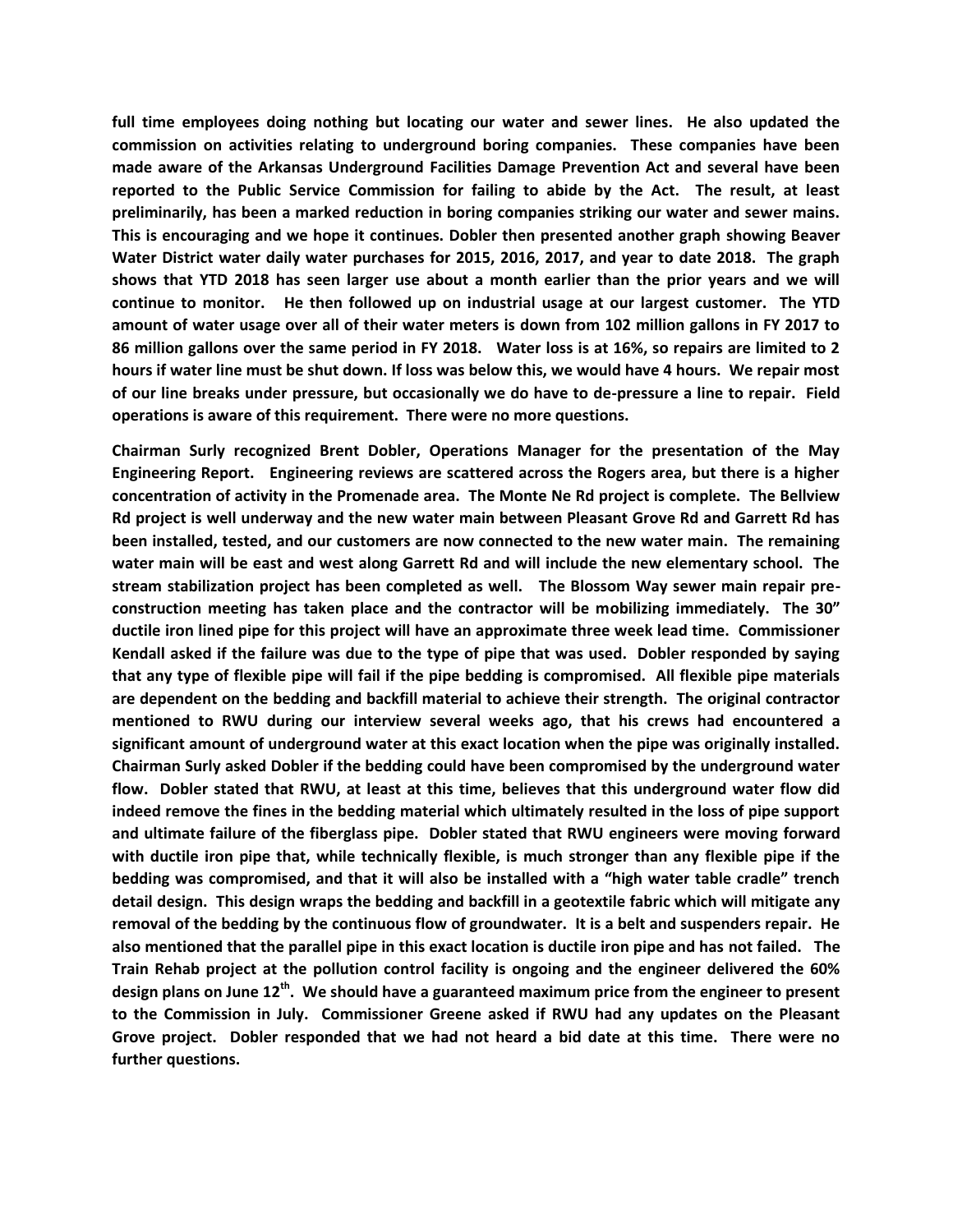**Chairman Surly recognized Todd Beaver, RPCF Manager, to present the May RPCF Reports. Beaver stated, the plant is operating well and easily met permit requirements. Equipment reliability is improving. Spare parts inventory is improving to assist in that. As part of our community outreach, Paul Burns, with our pretreatment team, participated in Lingle Middle School's outdoor classroom day. Burns has a fantastic program he goes through with the kids. Benton County Solid waste has begun bringing us water which is primarily rain water. Lab new hire is doing very well. Nitrification experiment results were promising that we can improve our nitrogen treatment with chemical augmentation if needed. There was no significant negative reaction on the phosphorus. Beaver included the complete report so that it can be seen the amount of chemical used for significant return. Beaver reviewed the results of the report only with a practical min effluent using this method of 2mg/L** 

**Chairman Surly recognized Brent Dobler for presentation of a Resolution to renew existing agreements for purchase of certain components of RWU's Automated Meter Reading System (AMRS) including water meters from Henard Utility Products, Inc. and transmitters directly from Itron, Inc. Mr. Dobler noted that the prices for most of the items to be purchased had remained unchanged and, in the case of the water meters, Henard Utility Products Inc. is the only authorized supplier of Badger water meters in Arkansas. A motion was made by Commissioner Kendall, second by Commissioner Greene to approve Resolution No. 18-05, styled "A RESOLUTION RENEWING EXISTING AGREEMENTS FOR PURCHASE OF CERTAIN COMPONENTS OF ROGERS WATER UTILITIES' AUTOMATED METER READING SYSTEM (AMRS); AUTHORIZING PURCHASE OF ITEMS; WAIVING COMPETITIVE BIDDING; AND FOR OTHER PURPOSES." All in favor, motion carried.**

**Chairman Surly recognized Robert Frazier, Utility General Counsel, to present a report concerning the Paymentus Credit Card Contract. Mr. Frazier reported that the negotiating with Paymentus is not going that well. Mr. Frazier stated that the Utility and Paymentus are disagreeing on the length of the initial term of the agreement. In April when the Commission granted permission to negotiate with Paymentus, Commissioner Kendall asked what the agreement's term would be and the Commission was informed that it would be a one-year term with multiple options to renew for one year up to a maximum of seven years (the maximum length under state statute) per the RFP. However, during the negotiation period, Paymentus first asked for a five-year initial term and had recently come down to a four-year initial term. RWU has proposed a two-year initial term with an option to renew for five additional one-year terms for a total of seven years (the maximum under state statute), subject to consultation with the Commission. Mr. Frazier noted that the Commission had already authorized RWU management to negotiate a contract, but wanted to poll the Commission to see if there was any objection to a two-year initial term. There was no objection. The other issue is the convenience fees for industrial and commercial customers, and other utility charges, which Paymentus initially proposed, but had left out of its latest proposed agreement. Since the convenience fees are very important to RWU, RWU has placed the convenience fees back into the agreement and returned the agreement to Paymentus for review. If we do not reach agreement with Paymentus by the end of the week, then RWU will declare Paymentus nonresponsive and begin negotiations with the next highest ranked bidder. That is the report and no action by the Commission is necessary. Chairman Surly said that it sounds like Mr. Frazier has a good plan.** 

**Chairman Surly recognized Earl Rausch, Utility Superintendent to present the status of a new Human Resources Department for RWU. Mr. Rausch stated that on May 7 at a meeting at City Hall, the City**